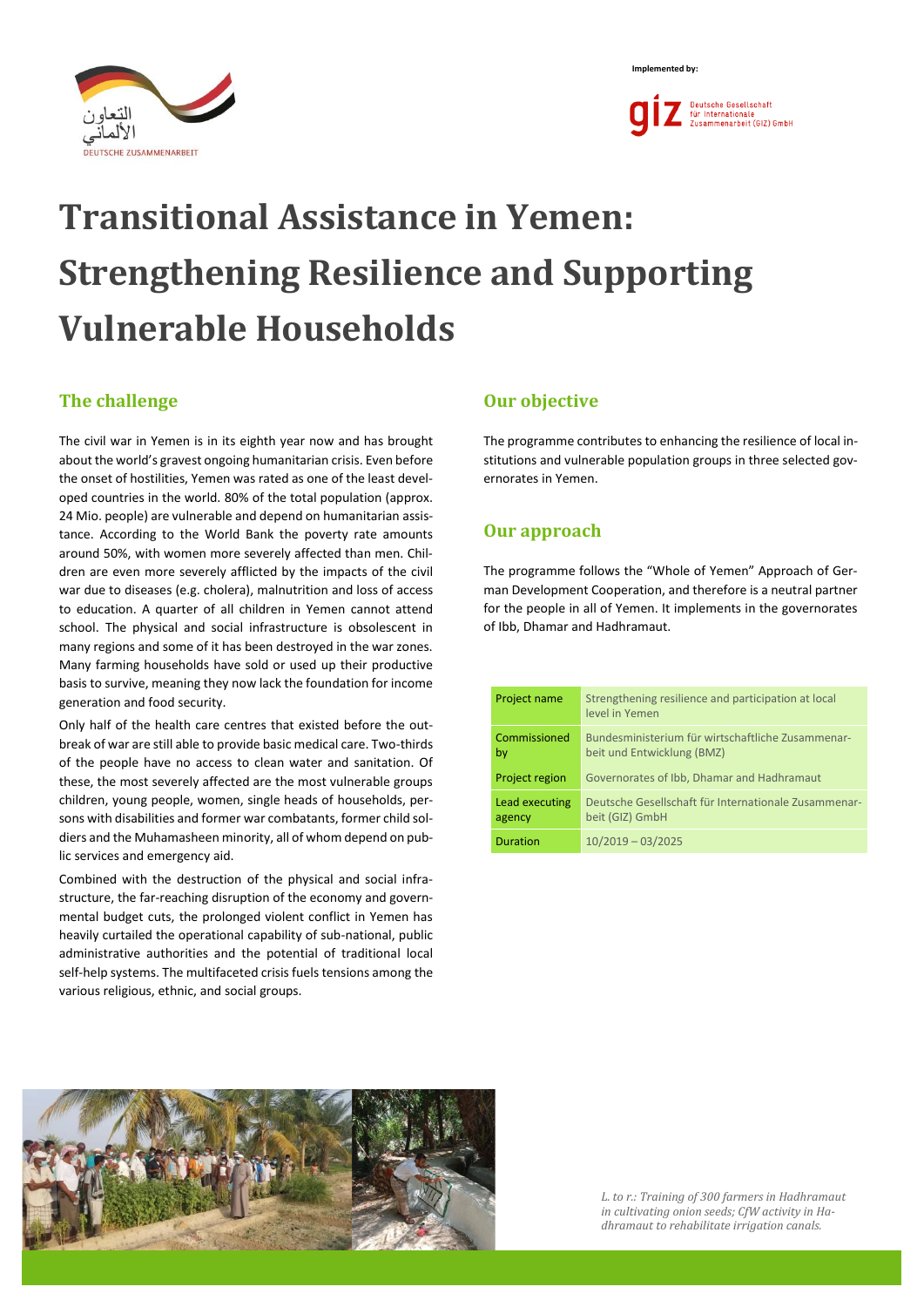## **Upgrading local capacities to provide basic services through small-scale measures**

#### **Challenge**

A lack of legitimacy due to personal and institutional ties to conflict actors, clientelism and endemic corruption, as well as drastic budget reductions caused by the government's continued suspension of subsidies since 2013, which accounted for 90% of the local budget, led to dysfunctionality in most parts of the country. Local institutions, including community-based self-help structures, have been struck by the tense atmosphere caused by the civil war and the political upheaval in the country. Therefore, a tremendous lack in basic service delivery is pervasive all over the country.

#### **Objective**

The aim of field of action I is to strengthen local capacities for improved provision of basic services and to enhance the response to the ongoing crisis in Yemen. Within this field of action, SRPL rehabilitates social and technical basic infrastructure through participatorily developed small-scale measures and provides capacitybuilding to local actors such as local council members.

#### **Our Approach**

Seventeen districts in the three governorates Ibb, Dhamar and Hadhramaut will gain support through this field of action. The Capacity Development Strategy adopted by the programme addresses all three levels: the individual, the organisational and the societal level with a focus on individuals and organisations. This is done through specific trainings for the personnel of local authorities (local councils and line ministries' offices at district level) in strengthening their technical, methodological and operational skills in the fields of participatory planning, data collection and information management, financial and administrative management as well as monitoring and evaluation. Institutional and technical support is also provided to local authorities to improve their internal structures in order to create an enabling environment for the staff to use the acquired skills for delivering better services.

#### **Implementing Partners**

In this field of action, the main implementing partners are local authorities, including local offices of line ministries, local councils and specifically the community development committees. Our implementing partner in the fields of WASH and health prevention is the Berlin based AKKON University with its local partner organisation Quality of Health Services and Development (YAQHSD).

#### **Transitional Development Assistance (TDA)**



This GIZ programme is part of the Transitional Development Assistance (TDA) approach of the German Government. The aim of TDA is to support structural development in Yemen by enhancing different dimensions of resilience – especially those of vulnerable groups and local institutions. The SRPLprogramme contributes to bridging the gaps between humanitarian assistance, development cooperation and peacebuilding, and as such delivers as a "Humanitarian-Development-Peace-Nexus"-approach.

#### **Activities**

- The participatory planning processes at community level have been resumed in Far' Al Odayn, Ibb and Ghayl Bawazir, Hadhamaut. This led to concrete small-scale measures having been identified within both districts which will be implemented jointly with the local communities and funded by the programme.
- WASH (Water, Sanitation and Hygiene) projects in cooperation with AKKON University have been implemented to enhance local capacities for the provision of basic services. Their aim is the prevention of water-borne infectious diseases through measures in the areas of water hygiene, waste management, sanitation and capacity development for AKKON's local partner organisation Yemeni Association for YAQHSD. For raising the awareness on WASH, 100 community volunteers have been selected of which 99 are female. Women can enter private houses and meet female residences who are the key target groups of the activities more easily, as they are most commonly responsible for household related activities as for example water storage.

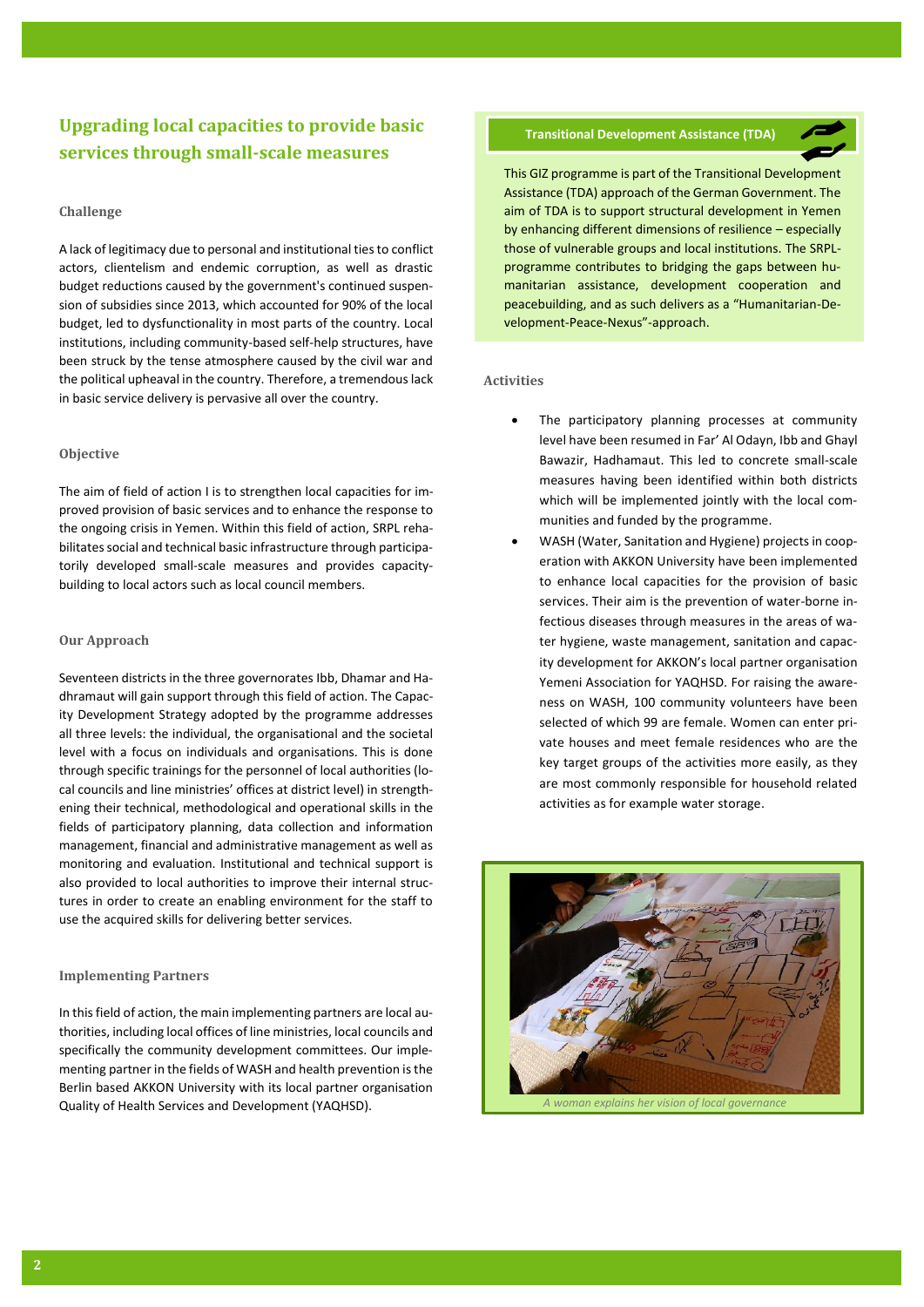## **Improving income and food security for rural households**

#### **Challenge**

Agricultural production and fisheries, which employed nearly 70% of the labour force before the civil war, have decreased by onethird and the agricultural labour force by half. The agriculture sector is hampered by difficult climatic conditions (90 % of the water is used for agricultural production), natural conditions (only 6 % of the country's land is suitable for cultivation) and structural conditions (very small farm sizes, high irrigation losses, breakdown of services). Extensive food imports (about 80 % of food was imported before the conflict) led to distorted market conditions, so that local products are hardly competitive. The shortage of veterinary services has led to an increase in animal diseases and a decline in animal husbandry, which is a main source of income for many rural farming households. In consequence, many have sold or completely exhausted their productive base to ensure their survival. They now lack the basis for stable income and food security.

#### **Objective**

Field of action II improves the productive livelihood resources of vulnerable households and communities facing poverty and hunger and to ensure their income and food security.

#### **Our Approach**

The hypothesis of field of action II is that employment promotion and the revival of agricultural production will strengthen the stabilisation and adaptation capacities of vulnerable population groups and therefore contributes to improving food security. By means of Cash-for-Work (CfW) measures, members of rural households receive practical experience, agricultural tools and short-term income opportunities; and in Cash-for Work Plus (CfW+) measures additionally gain new vocational skills (see infobox below). Activities are chosen based on the long-term needs of the communities. Within this field of action, there are different approaches focusing on agricultural production inputs in the agriculture sector. These approaches include the provision of improved vegetable seeds and agricultural manual tools, trainings, and capacity building on diversification of agriculture product marketing throughout the value chains.

#### **Cash-for-Work Plus (CfW+)**

Cash-for-Work Plus (CfW+) is a programme to create income possibilities to stabilise people's income during or after crises. The "+" indicates additional vocational training to ensure lasting skill improvement and therefore better future job prospects. The duration of these measures is usually 4 months within our programme.

 $\overline{1}$ .

The picture shows training and guidance on beekeeping and honey production along with the provision of beekeeping kits in Ibb governorate.

#### **Implementing Partners**

The main implementing partners are local authorities, including local offices of technical ministries (especially in the agriculture and irrigation office), and non-governmental organisations.

#### **Activities**

- One main activity type in this field of action is Cash-for-Work Plus (CfW+) (see infobox). For instance, water infrastructure irrigation canals were created, which have been built with local communities to provide broader access to water and to generate income and practical experience. Due to this activity, irrigation losses can be minimised.
- Another approach consists in the provision of improved potato seeds to vulnerable rural families to address yield-related food shortages. The seeds are more resistant to adverse weather conditions and in consequence enhance cultivation rates.



To tackle the loss of livestock caused by disease, GIZ promotes vaccination campaigns for the animals of smallholder households. During the campaigns, local service providers are capacitated and rural households and receive guidance on animal health. So far, more than 20.000 animals have been vaccinated.

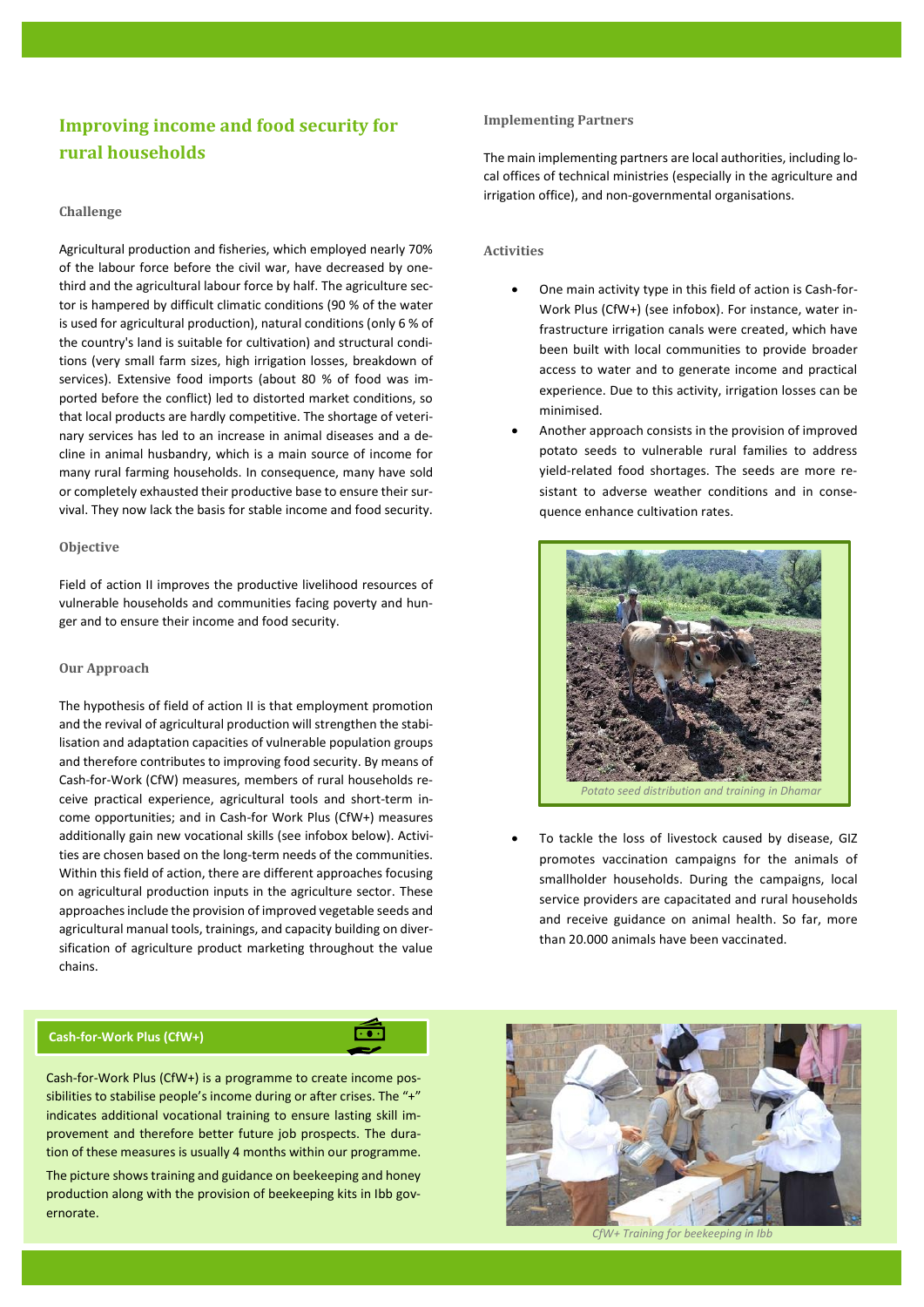## **Increasing income security of artisanal fishing households**

#### **Challenge**

The fisheries sector has traditionally made an important contribution to food security and income generation in the coastal regions of Yemen. Extensive fish resources and a rich maritime biodiversity (approx. 400 fish species) form the basis for this economic sector. The landing and marketing infrastructure that is important for the fisheries sector is available in Hadhramaut in varying sizes but is generally in poor condition. Particularly artisanal fishery is affected by the consequences of the crisis. The volume of landings has reduced drastically, which is exacerbated by additional post-harvest losses, leading to reduced income for households dependent on the small-scale fishery sector.

#### **Objective**

Field of action III improvesthe framework conditions for increasing the income security of households in coastal Hadhramaut dependent on artisanal fishing, thereby ultimately boosting their resilience to the crisis.

#### **Our Approach**

The approach of field of action III is to rehabilitate fish landing sites and market infrastructure in order to offer a hygienically improved working environment to artisanal fishermen (see infobox below). Furthermore, fishers receive improved equipment and capacity building on post-harvest handling to improve fish quality and reduce losses, leading to more marketable fish for human consumption. Through Cash-for-Work Plus (CfW+) measures, e.g. on engine maintenance or net-weaving, the capacities of young men and female fishing community members are developed, and income opportunities are created. To further improve frameworks conditions and strengthen the role of fishermen cooperatives, a dialogue forum for confidence-building between relevant authorities and members of the artisanal fishermen's cooperatives is promoted.

#### **Implementing Partners**

The main implementing partners are in the relevant local authorities, encompassing the Ministry of Fish Wealth (MFW) and its subordinated agencies, as well as Hadhrami fishermen cooperatives.



#### **Activities**

- To improve safety at sea and reduce post-harvest losses, fishermen receive equipment kits and capacity development trainings. The picture above, for instance, shows ice boxes that are needed to uphold the cold chain from catch to sale. Trainings for fishermen are provided e.g. on how to use GPS systems provided by GIZ, which help stay safe at sea.
- The CfW+ measures conducted by this field of action benefit young and female members of fishing communities. Young men's prospects improve with trainings e.g. on boat maintenance and engine repair. Women, despite being crucial to the value chain, are often not visible in it. Their role is strengthened with income opportunities and trainings on weaving and repairing fisher nets, drying and salting fish.
- Regular dialogue sessions between fisheries cooperatives at each landing site with the fisheries authority and the cooperatives build confidence between the owners and users of landing site infrastructure, regulators and fishers.

#### **Infra ++**

In addition to a tangible improvement of local populations' living conditions, Infra++ offers opportunities for access to target groups, supports social cohesion and, in this specific case, offers great potential for the economic empowerment of women. In addition to improved hygienic conditions at the landing sites, Infra++ strengthens the resilience of vulnerable households by generating improved income opportunities.

The picture shows one of the four landing sites for artisanal fishermen which will be rehabilitated. The livelihoods of about 5,000 fishermen and their families will be improved. The linkage with marketing infrastructure along the fisheries value chain provides significant scaling potential for many more Hadhrami people in this field. *Fishers and vendors at Hay Al U'mmal landing site in Al Mukalla*

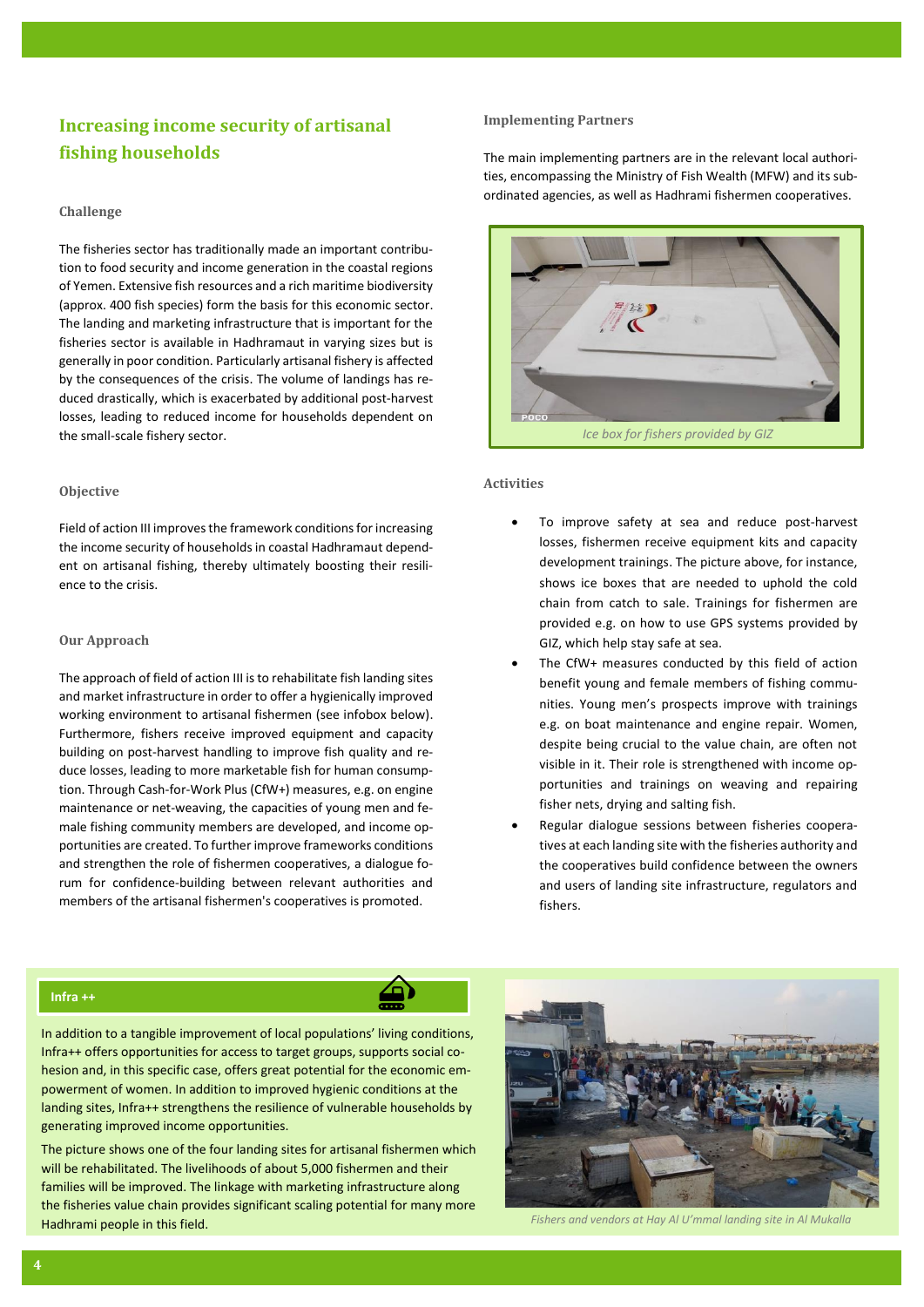## **Fostering social cohesion at local level**

#### **Challenge**

Social tensions and the potential for violence among the local population are intensified by the ongoing and complex crisis. Further exacerbating competition between different groups of this complex society, the collapse of local currency and serious fuel shortages have driven prices up, endangering food security for several million Yemenis; health facilities, water and sanitation systems and other critical infrastructure have been destroyed or have broken down; and widespread traumatisation is often worsened by a lack of knowledge of or access to psychosocial support offers. Under such conditions, distrust and prejudice become entrenched and determine everyday life. Particularly in a socially and politically fragmented and fragile context such as Yemen, supporting local populations in working towards a more socially cohesive – and, by extension, more peaceful – society is of particular relevance to safeguarding developmental achievements.

#### **Objective**

Field of action IV conducts local needs-based measures for fostering social cohesion. While this field of action stands at the centre of SRPL's social cohesion work, the TDA programme aims to mainstream elements this way of working through all its field of actions' respective approaches. The results hypothesis is that pointing out alternative courses of action will enable vulnerable population groups to acquire more positive coping skills in the ongoing crisis.

#### **Our Approach**

Local civil society organisations are identified and trained in order to enhance their capacities, and community initiatives are jointly developed and then implemented by trained NGOs. This includes jointly developed measures for psychosocial support. Field of action IV also coordinates the joint project between three GIZ Yemen programmes and Seton Hall University's (SHU) Center for Peace and Conflict Studies (CPCS). The project aims to enhance the understanding of conflict-economy relationships in selected governorates in Yemen, and through dialogue and planning to increase the capacity for economic development and coexistence.

#### **Implementing Partners**

For field of action IV, implementing partners are international academic partners and local civil society organisations, also including small community-based organisations. These partners play a key role in implementing small-scale measures in Yemen to foster social cohesion and strengthening the inclusion of vulnerable people.



#### **Activities**

- Members of local civil society organisations receive trainings on methods of conflict management & resolution, violence prevention (particularly in youth), human rights, and psychosocial support; as well as project planning, organisational steering and management, monitoring and evaluation systems. So far, trainings with 30 employees from 20 organisations, thereof 47% women, have taken place.
- An example small-scale activity in Ibb tackles heavy littering close to the informal dwellings of displaced families and of the marginalised minority (Al Muhamasheen) and a lack of sanitation facilities for them the local host population. The situation caused tension between host and informally settled families and will be addressed with collaborative clean-up events and a dialogue on how to collectively manage waste in future. The joint action generates immediate and visible positive effects for both the host and the displaced marginalised community through their collective efforts.



*CfW+ activity in Ibb: Women sewing face masks as COVID-19 prevention*

#### **Gender**

Enhancing Gender Equality is an important part of GIZ's work. In Yemen, women are among the most vulnerable groups as they face higher rates of poverty and domestic violence and are mostly excluded from decision-making processes. Therefore, addressing prevalent gender norms and empowering women by providing trainings and job opportunities is a key cross-cutting element of our work.

The picture shows women in Yarim, Ibb governorate sewing face masks for the population. Over 250.000 masks have been produced to control the spread of COVID-19 in Yemen. During this activity, women were trained and generated income to support their families.